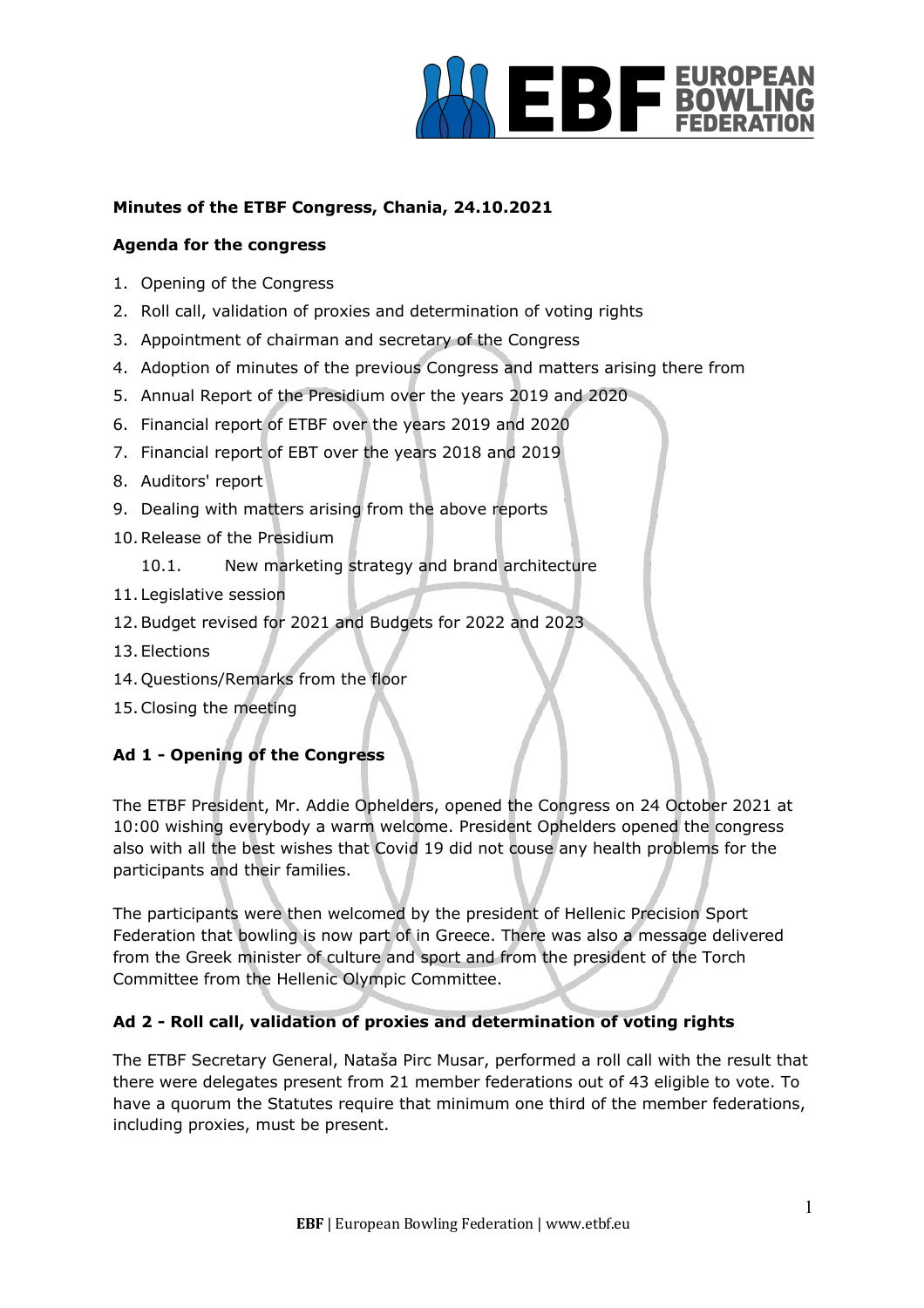

9 proxies had been received: Switzerland to the Netherlands, Catalonia to Slovenia, Slovakia to Croatia, Israel to Cyprus, France to Russia, Poland to Greece, Austria to Malta, San Marino to Gibraltar, Bulgaria to Romania – and the Auditors Florian Fister and Jan Edvardsen were called upon to scrutinize the proxies – they were validated and found satisfactory.

The voting power was 30, and accordingly there was a quorum.

The list of delegates and proxies is shown in Appendix 1.

# **Ad 3 - Appointment of chairman and secretary of the Congress**

In accordance with the Statutes Addie Ophelders was accepted as chairman of the Congress.

Nataša Pirc Musar was appointed as secretary of the Congress.

# **Ad 4 - Adoption of minutes of the previous Congress and matters arising there from**

The minutes of the ETBF Congress on 9 June 2019 in Unterfohring, Germany, had been circulated to all member federations in due time prior to the Congress.

The minutes were unanimously adopted as presented.

# **Ad 5 - Annual Report of the Presidium over the years 2019 and 2020**

The Presidium's report for the financial years 2019 and 2020 had been circulated to all member federations in due time prior to the Congress. Page no 14 where the member federations are listed – Greece is still listed under Gymnastics Federation, this has now change to Hellenic Federation of Precision Sports. Addie Ophelders thanked the preseident for what he has done for bowling. Financial statement was approved by the auditors.

The delagtes agreed with the report.

# **Ad 6 - Financial report of ETBF over the years 2019 and 2020**

The financial report for the years 2019 and 2020 was included in the Presidium's report for these two years.

There were no questions or comments to the financial report. The delegates agreed with the report.

# **Ad 7 - Financial report of EBT over the years 2018 and 2019**

The financial report for the years 2018 and 2019 was included in the Presidium's report.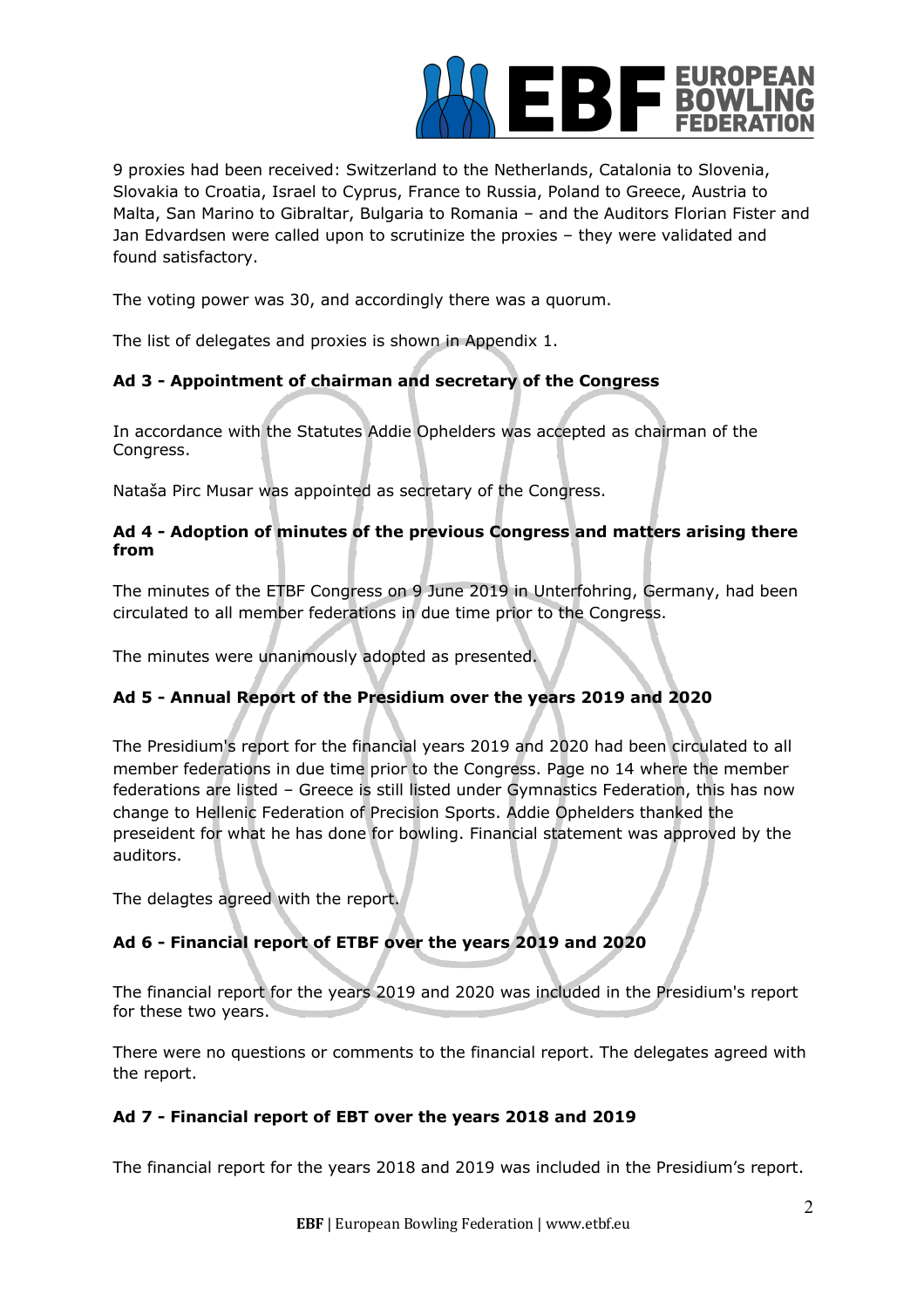

There were no questions or comments to the financial report for the EBT. The delegates agreed with the report.

# **Ad 8 – Auditors' report**

The Auditors' report for the years 2019 and 2020 of ETBF was presented together with the financial reports, the report is shown in Appendix 2 including the report for the EBT over the years 2018 and 2019.

Addie Ophelders read the whole report. The delegates agreed with the report.

# **Ad 9 - Dealing with matters arising from the above reports**

There were no comments or questions to above reports.

The Presidium's report for the years 2019 and 2020 was unanimously accepted as presented.

The Financial reports for the years 2019 and 2020 of ETBF and for the years 2018 and 2019 for EBT were unanimously accepted as presented.

The Auditors' report for the years 2019 and 2020 of ETBF including the EBT report over the years 2018 and 2019 were unanimously accepted as presented.

# **Ad 10 - Release of the Presidium**

In accordance with the recommendation from the auditors the Congress unanimously decided to discharge the Presidium from liabilities for the years 2019 and 2020.

# **Ad 10.1 – New marketing strategy and brand architecture**

ETBF informed the delegates about new marketing strategy and about the new logo. The presenters were marketing agency FORMITAS and ONDER GURKAN, see the Appendix 3.

# **Ad 11 - Legislative session**

The ETBF Vice-President, Valgeir Gudbjartsson chaired the legislative session.

# **Ad 11.1 Proposal 1, by the ETBF Presidium**

Romania is missing (time 12.15), the rest are present. The delegate from Romania joined at 12.25.

Vice-President Valgeir Gudbjartsson propossed that we adopt the changes of constitution as a whole package. Norway has some questions about some articles.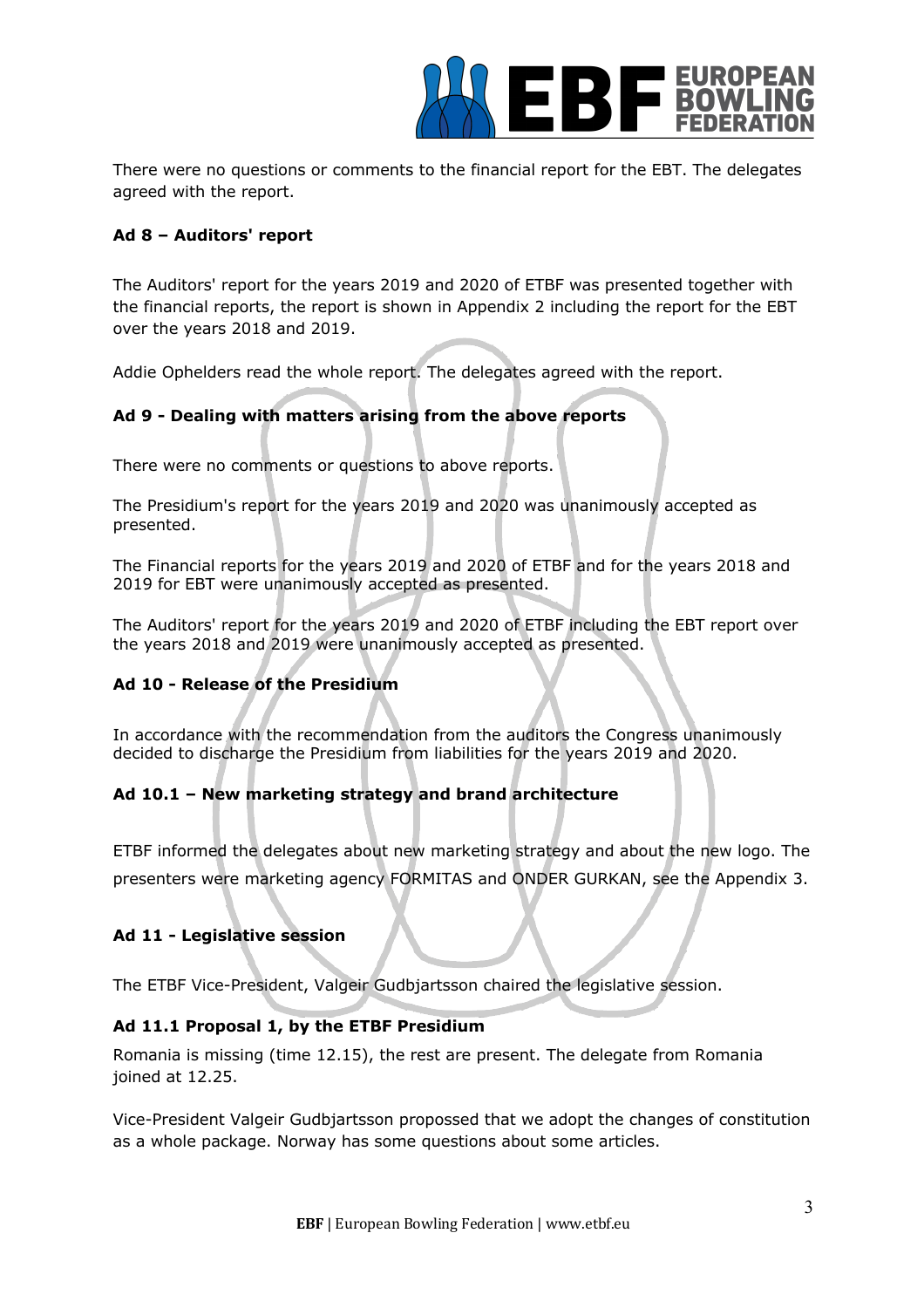

Changed chapters 1 and 2 of the ETBF Constitution are in line with changes of IBF and taking out chapters 3-9 and leave the responsibility to ETBF Presidium.

In line with changes at IBF, ETBF has done a lot of work in changing the name of ETBF into EBF or European Bowling Federation, to be able to take on further changes in the future, furthermore we have changed the chapter 1 and chapter 2 in the way that it is more in line with the statutes of IBF.

ETBF Presidium has also rewritten in chapter 2 items regarding registering of athletes suspended by national federations and consequences for athletes, as well as how offences and disciplinary actions should be handled.

ETBF Presidium proposes as well that Chapter 3-9 will be left for the responsibility of the presidium and thus out of the constitution.

The changes of the constitution were adopted in whole. The new constitution is in Annex of theese minutes.

The questions of the delegates and answers of the Presidium about the constitution changes were as follows:

# **Regarding Article 1.6.3**

Norway asked about the secret ballot. There are tools which allows that. EBF is going to think about the solutions in the future.

# **Regarding Article 1.9.5.**

Norway asked why at point d) there is no possibility for Secretary General. Vice president answered that General Secretary can mostly represent in legal maters, point d) is only meant for EBF representation at IBF meetings.

# **Regarding Article 2.4.2.1**

Nataša Pirc Musar explained the content, and the new added word »and play« in paragraph c) of Article 2.4.2.1. Questions were raised by Norway and England. The athlete who is suspended can not be registered by any other NBF (National Bowling Federation) or play for the NBF where he is registered beside the NBF of residence, until the suspension is over.

# **Regarding the deletion of Chapters 3-9**

Finland asked about the championships – is EBF the only one who decides or we will ask the NBFs as well. VG replied and informed the delegates that EBF will seek informations/opinions from EBF federations, before making any decission to change.

# **Ad 11.2 Belgium proposals for changing the constitution**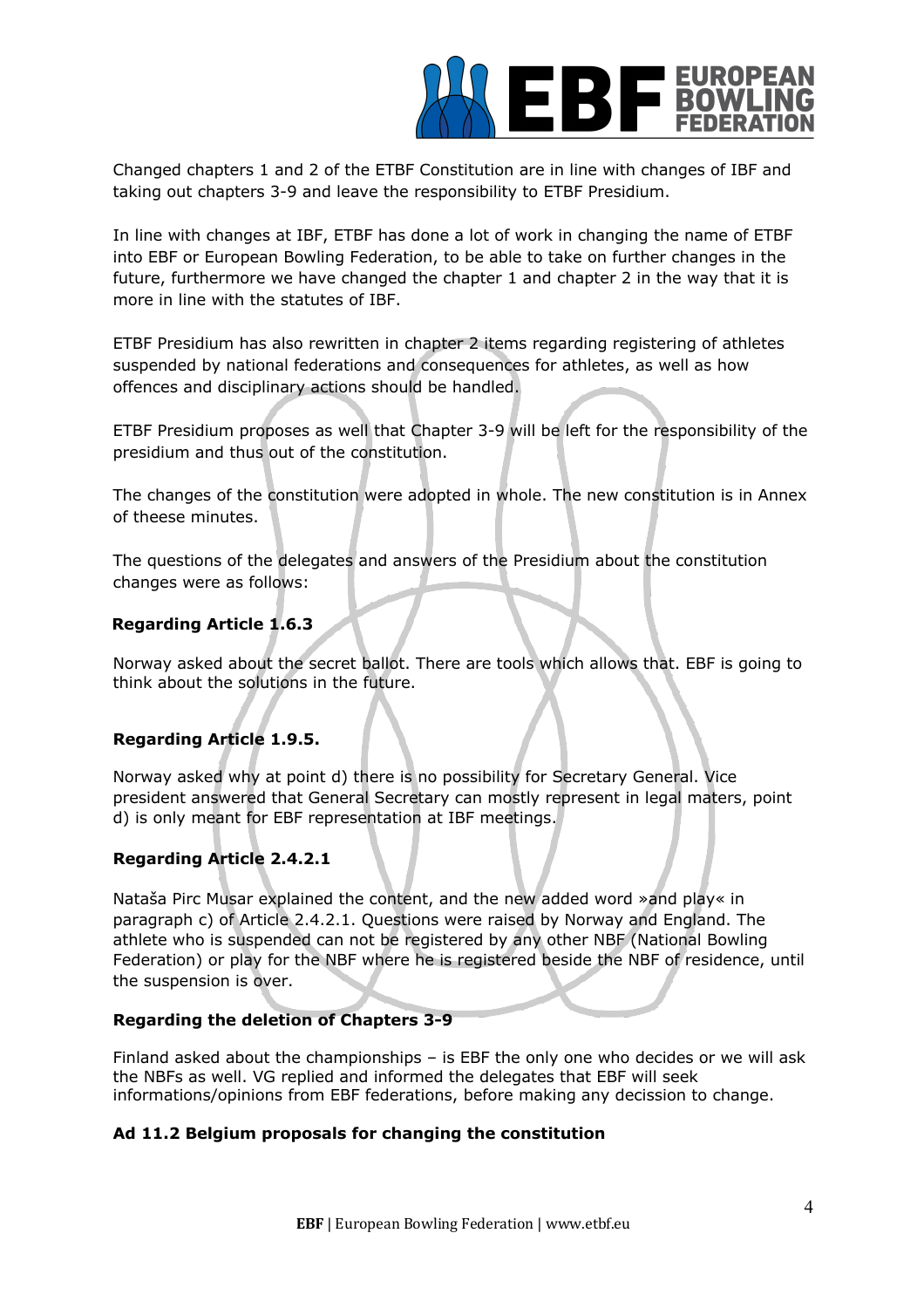

Belgium withdrew all the proposals but one (limitation of the mandate) due to the fact they were debated with the Presidium and aligned with Belgium's proposals before the congress. Mark explained why he withdrew the proposals in detail.

He insists on limitation of the presidency mandate. He proposes  $3 \times 4$  years, 12 years maximum.

Does that mean Addie Ophelders still has 12 years to go, England asked. Addie answered that it is not his intention to be a president so long.

Norway asked does this mean we will lose a person who worked well. It has nothing to do with the quality of work, it is just a hygene, and IOC has similar rules, Marc explained. The congress voted on Belgium's proposal after the debate.

8 votes in favour, the Belgium proposal is not adopted.

England – what is going on with super senior competition? IBF did not discuss anything about seniors, Marios explained. VG explained as well that there was no qualification from +50 and +65 age group for the World Masters Championships. This was double checked and confirmed later in the day to England.

# **Ad 12 - Budget revised for 2021 and Budgets for 2022 and 2023**

The revised budget for 2021 and proposed budget for the years 2022 and 2023 had been circulated to all member federations in due time prior to the Congress.

Addie Ophelders introduced the budgets. He explained that the 2021 budget was revised due to a discount in fees for Covid years. The 2022 and 2023 budget will also be revised due to a costs for Formitas marketing agency. The budget will be revised and send to NBFs for approval.

# **Ad 13 - Elections**

The ETBF Vice President, Valgeir Gudbjartsson, chaired the election session.

# **13.1 President**

Election of President for the term until the Congress in 2025

Candidates:

#### **Name: Marc Beaufays, Belgium**

Present position: President of the Belgian Bowling Federation/member of the ETBF Presidium

Nominated by: Belgian Bowling Federation

# **Name: Addie Ophelders, The Netherlands**

Present position: President of ETBF Nominated by: Dutch Bowling Federation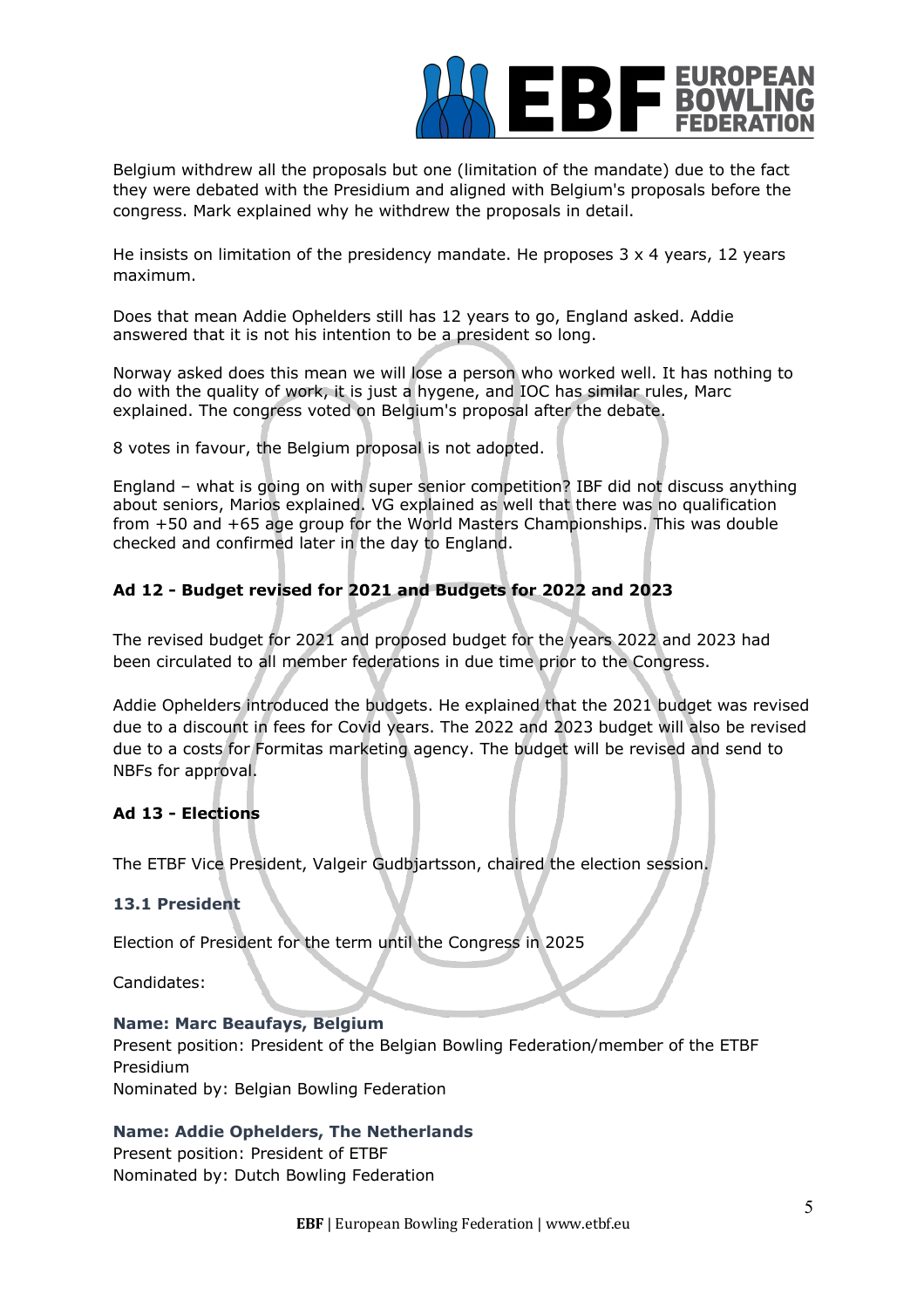

Before coming to voting Marc Beaufays withdrew the candidacy. He is happy, because he received all the answers at the Presidium meeting which was held day earlier.

Addie Ophelders was elected as President until the Congress 2025 by acclamation.

# **13.2. Presidium members**

Election of two Presidium members for a term until the Congress 2025.

Sergey Lisitsyn and Onder Gurkan have announced their intention to run for re-election.

Candidates:

# **Name: Sergey Lisitsyn, Russia**

Present position: President of the Russian Bowling Federation/member of the ETBF Presidium Nominated by: Russian Bowling Federation

# **Name: Onder Gurkan, Turkey**

Present position: Presidium member of ETBF Nominated by: German Bowling Federation

Both were elected as Presidium members until the Congress 2025 by acclamation.

Auditors Florian Fister, Germany and Jan Edvardsen, Norway agreed they will help us until the next congress. They were both elected by acclamation. Substitute auditor Argyris Logothetis is also elected by acclamation.

# **Ad 14 Questions/Remarks from the floor**

Kirills Hudyakovs presented the Ten Pin Cam application for the future possible events using this digital opportunity. Kirills explained the whole system structure.

Magnus Johnson took the floor as a Swede (he was representing Spain on the other hand). He explained about a Swedish two right handed back up athlete who was trying to destroy the oil pattern at the lanes at EYC in Tillburg this year at the practise playing with right hand from right side and not from the back up as he normaly does. This is not fair we all agree. It is not sportsmen like, but currently we do not have a rule to stop this. EBF will look into it. It is for the moment only an ethical problem.

Finland pointed out about the rules of IBF. We do not know who drafts them. What is the EBF role in IBF decission making proces?

Addie Ophelders explained that he does not know who is a decission making body behind. The IBF committe does not hold meetings at all. Everything is silent, we do not get any information. No one from IBF is in Switzerland at the moment, everybody is in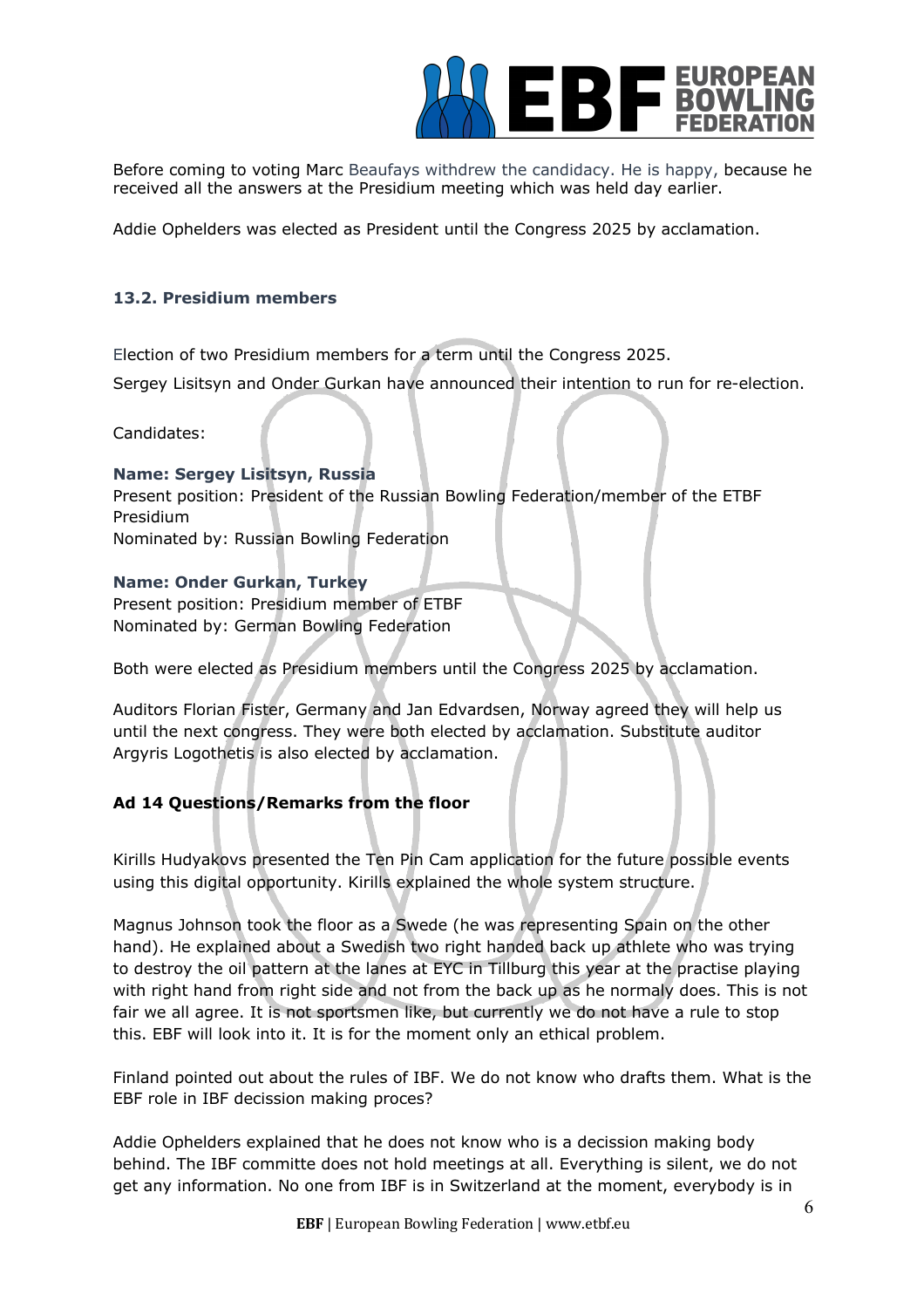

Dubai. The communication is slow. Marios Nicolaides confirmed this as a Vice President of IBF. Marios will try to talk with the IBF president about this in Dubai and express the dissapointment in that.

Nataša explained about the EBF Gender Equality Committee the president of EBF will establish in the next couple of weeks. NBFs are asked to contribute and inform Nataša about the names of the ladies willing to participate.

# **Ad 15 Closing the meeting**

Addie Ophelders expressed the Presidium's thanks to the Congress delegates and wished them safe travel back home and hope to see all at next opportunity. He also thanked the Presisium members for the work done.

The Congress was formally closed at 13:40.

Minutes were prepared by: Nataša Pirc Musar, ETBF Secretary General

lestin pia

Minutes were approved for circulation by: Addie Ophelders ETBF President

Appendix 1

#### **List of participants**

- 
- 
- 
- 
- 
- 

1. Belarus **Pavel Sobolev**<br>2. Belgium **Partic Beaufays** Marc Beaufays 3. Croatia Onder Gurkan 4. Cyprus Marios Nicolaides 5. Denmark Torben Andersen 6. England Dave Steiner

#### **Federation Delegate with vote Delegates with voice only**